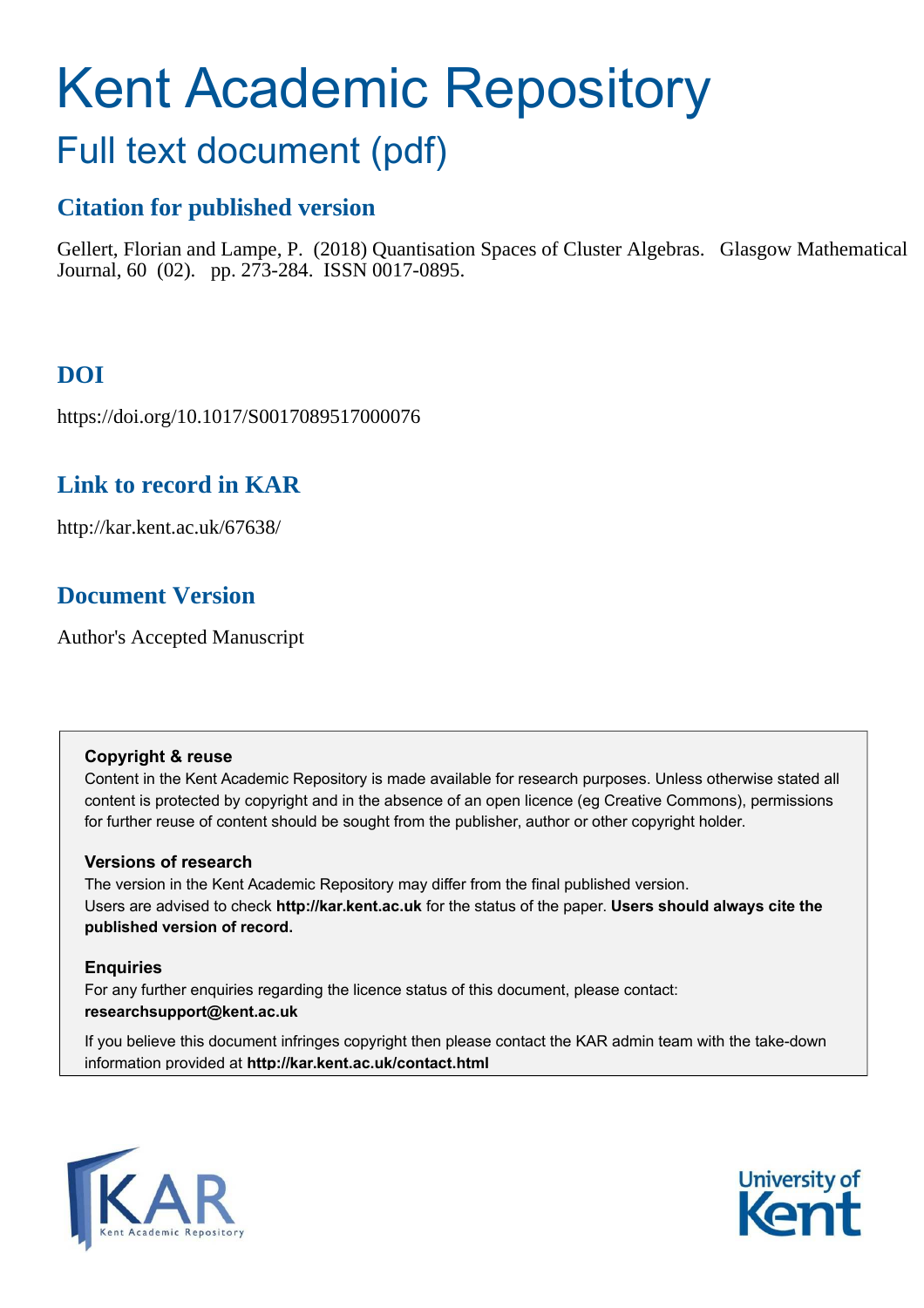## Quantisation Spaces of Cluster Algebras

Florian Gellert and Philipp Lampe <sup>∗</sup>

February 6, 2014

#### **Abstract**

The article concerns the existence and uniqueness of quantisations of cluster algebras. We prove that cluster algebras with an initial exchange matrix of full rank admit a quantisation in the sense of Berenstein-Zelevinsky and give an explicit generating set to construct all quantisations.

#### **1 Introduction**

Sergey Fomin and Andrei Zelevinsky have introduced and studied cluster algebras in a series of four articles [\[FZ1](#page-9-0), [FZ2,](#page-9-1) [BFZ3](#page-8-0), [FZ4\]](#page-9-2) (one of which is coauthored by Arkady Berenstein) in order to study Lusztig's canonical basis and total positivity. Cluster algebras are commutative algebras which are constructed by generators and relations. The generators are called cluster variables and they are grouped into several overlapping sets, so-called clusters. A combinatorial mutation process relates the clusters and provides the defining relations of the algebra. The rules for this mutation process are encoded in a rectangular exchange matrix usually denoted by the symbol  $\tilde{B}$ . Surprinsingly, Fomin-Zelevinsky's Laurent phenomenon [\[FZ1,](#page-9-0) Thm. 3.1] asserts that every cluster variable can be expressed as a Laurent polynomial in an arbitrarily chosen cluster. The second main theorem of cluster theory is the classification of cluster algebras with only finitely many cluster variables by finite type root systems, see Fomin-Zelevinsky [\[FZ2](#page-9-1)].

The connections of cluster algebras to other areas of mathematics are manifold. A major contribution is Caldero-Chapoton's map [\[CC\]](#page-9-3) which relates cluster algebras and representation theory of quivers. Another contribution is the construction of cluster algebras from oriented surfaces which relates cluster algebras and differential geometry, see Fomin-Shapiro-Thurston [\[FST1\]](#page-9-4) and Fomin-Thurston [\[FT2](#page-9-5)].

Arkady Berenstein and Andrei Zelevinsky [\[BZ\]](#page-8-1) have introduced the concept of quantum cluster algebras. Quantum cluster algebras are *q*-deformations which specialise to the ordinary cluster algebras in the classical limit  $q = 1$ . Such quantisations play an important role in cluster theory: on the one hand, quantisations are essential when trying to link cluster algebras to Lusztig's canonical bases, see for example [\[Lu,](#page-10-0) [Le,](#page-10-1) [La1,](#page-9-6) [La2,](#page-9-7) [GLS,](#page-9-8) [HL\]](#page-9-9). On the other hand, Goodearl-Yakimov [\[GY\]](#page-9-10) use quantisations to approximate cluster algebras by their upper bounds. The latter result is particularly important since it enables us to study cluster algebras as unions of Laurent polynomial rings.

<sup>∗</sup>florian.gellert@math.uni-bielefeld.de, lampe@math.uni-bielefeld.de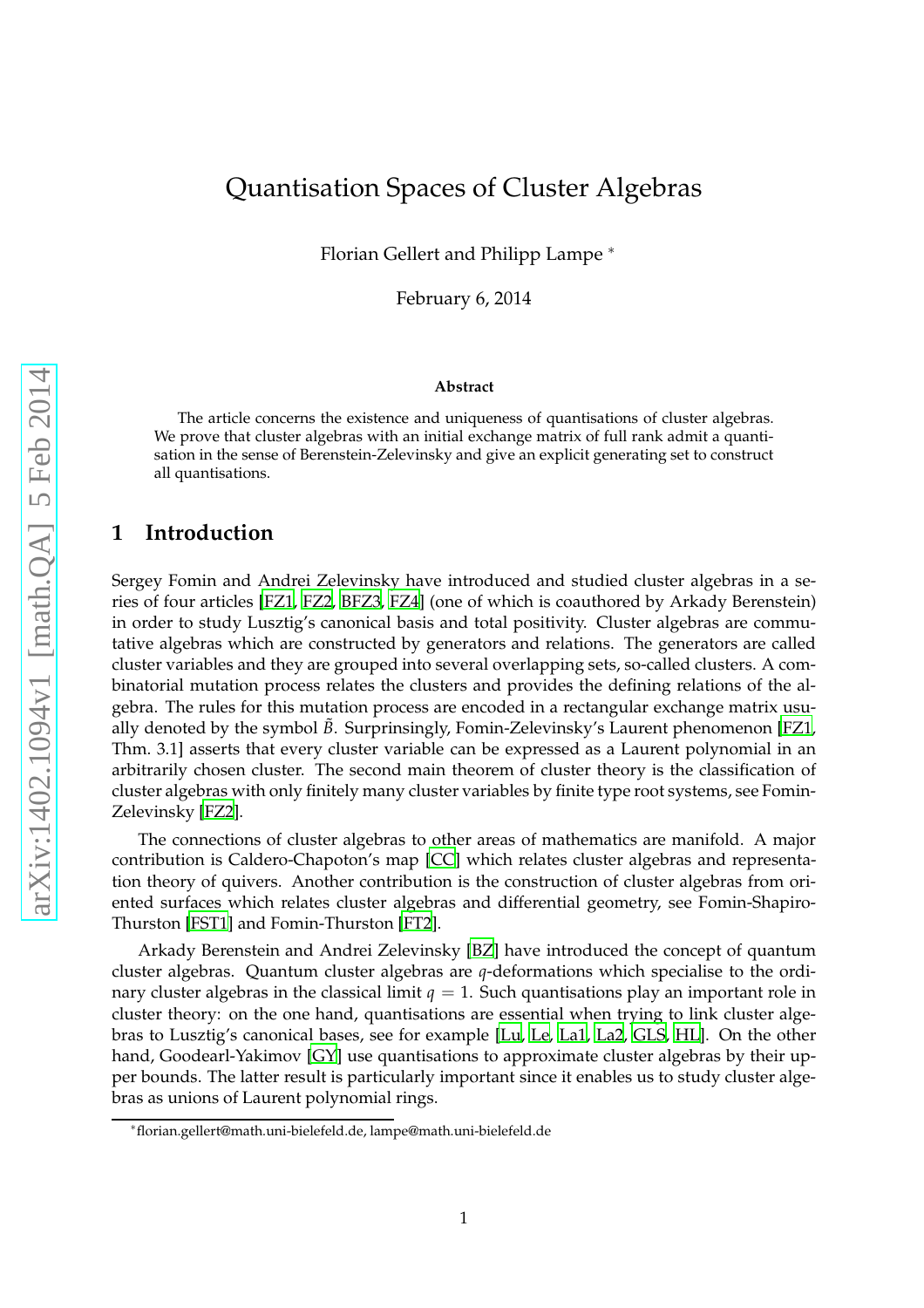In general, the notion of *q*-deformation turns former commutative structures into noncommutative ones. In the case of quantum cluster algebras, this yields *q*-commutativity between variables within the same quantum cluster which is stored in an additional matrix usually denoted by the symbol Λ. In order to keep the *q*-commutativity intact under mutation, Berenstein and Zelevinsky require some compatibility relation between the matrices *B*˜ and Λ. The very same compatibility condition also parametrises compatible Poisson structures for cluster algebras, see Gekhtman-Shapiro-Vainshtein [\[GSV\]](#page-9-11).

Unfortunately, not every cluster algebra admits a quantisation, because not every exchange matrix admits a compatible  $Λ$ . But in the case where there exists such a quantisation, Berenstein-Zelevinsky have shown that  $\tilde{B}$  is of full rank.

<span id="page-2-0"></span>This paper has several aims. Firstly, we reinterpret what it means for quadratic exchange matrices to be of full rank via Pfaffians and perfect matchings. Secondly, we show the converse of the above statement (which was posted as a question during Zelevinsky's lecture at a workshop): assuming  $\tilde{B}$  is of full rank, there always exists a quantisation. This result we show by using concise linear algebra arguments. It should be noted that Gekhtman-Shapiro-Vainshtein in [\[GSV,](#page-9-11) Thm. 4.5] prove a similar statement in the language of Poisson structures. Thirdly, when a quantisation exists, it is not necessarily unique. This ambiguity we make more precise by relating all such quantisations via matrices we construct from a given  $\ddot{B}$  using particular minors.

#### **2 Berenstein-Zelevinsky's quantum cluster algebras**

#### **2.1 Notation**

Let *m*, *n* be integers with  $1 \le n \le m$  and *A* an  $m \times n$  matrix with integer entries. For  $n < m$  we use the notation  $[n,m] = \{n+1,\ldots,m\}$  and in the case  $n=1$  the shorthand  $[m] = [1,m]$ . For a subset  $J \subseteq [m]$  we denote by  $A_J$  the submatrix of  $A$  with rows indexed by  $J$  and all columns. By *q* we denote throughout the paper a formal indeterminate.

#### **2.2 The definition of quantum cluster algebras**

Let  $\tilde{B} = (b_{i,j})$  be an  $m \times n$  matrix with integer entries. For further use we write  $\tilde{B} = \left[\frac{B}{C}\right]$  in block form with an  $n \times n$  matrix *B* and an  $(m - n) \times n$  matrix *C*. The matrix *B* is called the *principal part* of  $\tilde{B}$ . We call indices  $i \in [n]$  *mutable* and the indices  $j \in [n+1,m]$  *frozen*.

We say that the principal part *B* is *skew-symmetrisable* if there exists a diagonal  $n \times n$  matrix  $D = diag(d_1, d_2, \ldots, d_n)$  with positive integer diagonal entries such that the matrix *DB* is skewsymmetric, i. e.  $d_ib_{i,j} = -d_jb_{j,i}$  for all  $1 \leq i,j \leq n$ . The matrix  $D$  is then called a *skew-symmetriser* for *B* and *B* is called an *exchange matrix*. Note that skew-symmetrising from the right yields identical restraints and  $b_{i,j} \neq 0$  if and only if  $b_{j,i} \neq 0$ .

The skew-symmetriser is essentially unique by the following discussion: Consider the unoriented simple graph ∆(*B*) with vertex set {1, 2, . . . , *n*} such that there is an edge between two vertices *i* and *j* if and only if  $b_{ij} \neq 0$ . We say that the principal part *B* is *connected* if  $\Delta(B)$  is connected. Note that the connectedness of the principal part is mutation invariant, i. e. if *B* is connected, then the principal part of  $\mu_k(\tilde{B})$  is connected for all  $1 \leq k \leq n$  as well.

Assume now that *B* is connected. Suppose there exist two diagonal *n* × *n*-matrices *D* and *D*′ with positive integer diagonal entries such that both *DB* and *D*′*B* are skew-symmetric. Then there exists a rational number  $\lambda$  with  $D = \lambda D'$ , as for all indices *i*, *j* with  $b_{ij} \neq 0$  the equality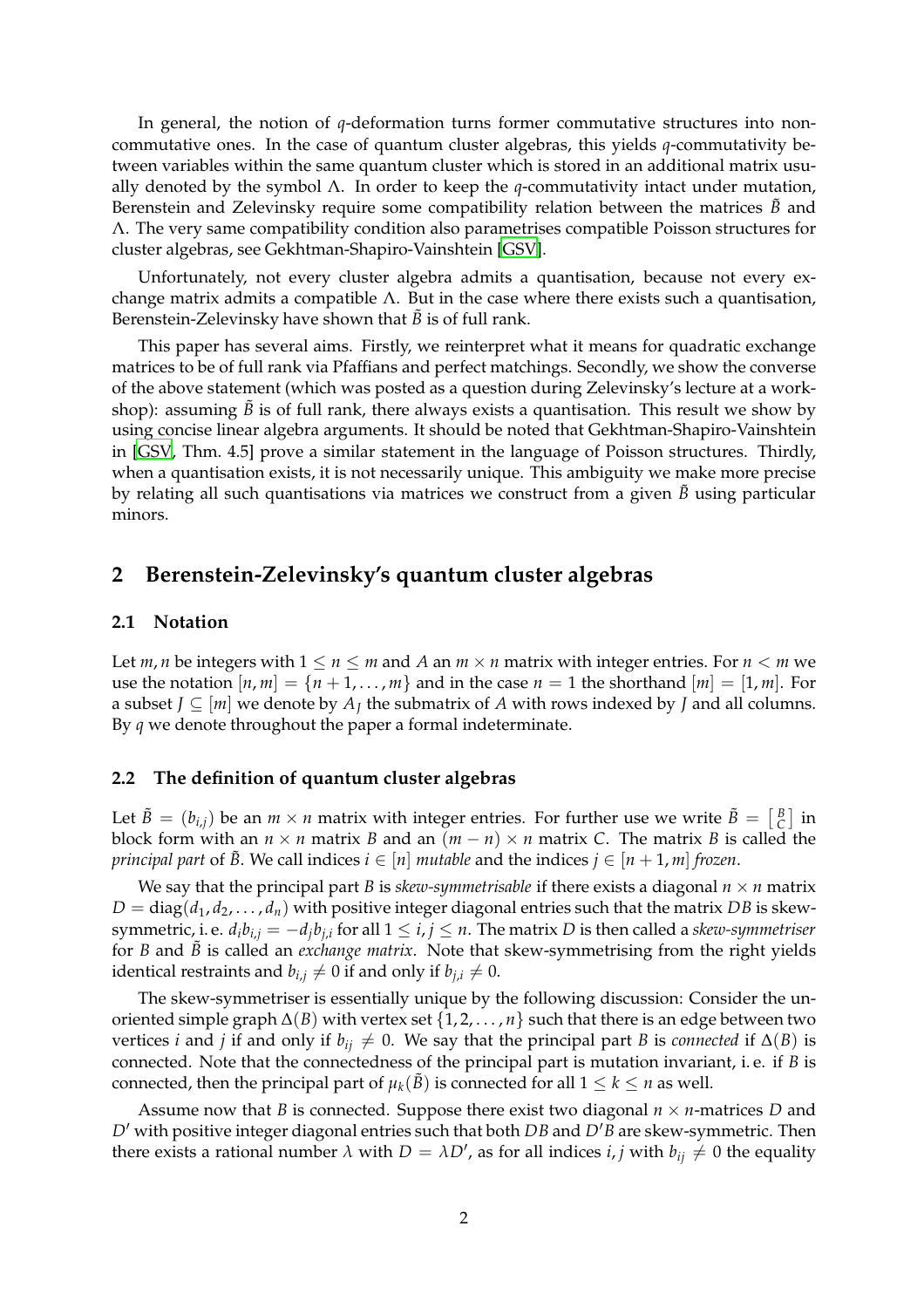$d_i/d_j = d'_i/d'_j$  holds true. We refer to the smallest such *D* as the *fundamental skew-symmetriser*. If *B* is not connected, then every skew-symmetriser *D* is a  $\mathbb{N}^+$ -linear combination of the fundamental skew-symmetrisers of the connected components of *B*.

This concludes the discussion of the first datum to construct quantum cluster algebras. The next piece of data is the notion of compatible matrix pairs.

From now on, assume that  $\tilde{B}~=~\left[~\begin{smallmatrix}B\ C \end{smallmatrix}\right]$  is a not necessarily connected matrix with skewsymmetrisable principal part *B*. A skew-symmetric  $m \times m$  integer matrix  $\Lambda = (\lambda_{i,j})$  is called *compatible* if there exists a diagonal  $n \times n$  matrix  $D' = diag(d'_1, d'_2, ..., d'_n)$  with positive integers  $d'_1, d'_2, \ldots, d'_n$  such that

$$
\tilde{B}^T \Lambda = \begin{bmatrix} D' & 0 \end{bmatrix} \tag{1}
$$

as a  $n \times n$  plus  $n \times (m - n)$  block matrix. In this case we call  $(\tilde{B}, \Lambda)$  a *compatible* pair. To any *m*  $\times$  *n* matrix *B*<sup> $\tilde{B}$  there need not exist a compatible Λ. As a necessary condition Berenstein-</sup> Zelevinsky [\[BZ](#page-8-1), Prop. 3.3] note that if a matrix  $\tilde{B}$  belongs to a compatible pair  $(\tilde{B}, \Lambda)$ , then its principal part *B* is skew-symmetrisable, *D*′ itself is a skew-symmetriser and *B*˜ itself is of full rank, i. e. rank $(\tilde{B}) = n$ .

Let us fix a compatible pair  $(\tilde{B}, \Lambda)$ . We are now ready to complete the necessary data to define quantum cluster algebras. First of all, let  $\{e_i\colon 1\leq 1\leq m\}$  be the standard basis of  $\mathbb{Q}^m$ . With respect to this standard basis the skew-symmetric matrix Λ defines a skew-symmetric bilinear form  $β\colon \mathbb{Q}^m \times \mathbb{Q}^m \to \mathbb{Q}$ . The *based quantum torus*  $\mathcal{T}_\Lambda$  *associated with*  $\Lambda$  *is the*  $\mathbb{Z}[q^{\pm 1}]$ *-algebra* with  $\mathbb{Z}[q^{\pm 1}]$ -basis  $\{X^a: a \in \mathbb{Z}^m\}$  where we define the multiplication of basis elements by the formula  $X^a X^b = q^{\beta(a,b)} X^{a+b}$  for all elements  $a, b \in \mathbb{Z}^m$ . It is an associative algebra with unit  $1 = X^0$  and every basis element  $X^a$  has an inverse  $(X^a)^{-1} = X^{-a}$ . The based quantum torus is commutative if and only if  $\Lambda$  is the zero matrix, in which case  $\mathcal{T}_{\Lambda}$  is a Laurent polynomial algebra. In general, it is an Ore domain, see [\[BZ,](#page-8-1) Appendix] for further details. We embed  $\mathcal{T}_{\Lambda} \subseteq \mathcal{F}$  into an ambient skew field.

Although  $\mathcal{T}_\Lambda$  is not commutative in general, the relation  $X^a X^b = q^{2\beta(a,b)} X^b X^a$  holds for all elements  $a, b \in \mathbb{Z}^m$ . Because of this relation we say that the basis elements are *q*-*commutative*. Put  $X_i = X^{e_i}$  for all  $i \in [m]$ . The definition implies  $X_i X_j = q^{\lambda_{i,j}} X_j X_i$  for all  $i, j \in [m]$ . Then we may write  $\mathcal{T}_\Lambda=\mathbb{Z}[q^{\pm 1}][X_1^{\pm 1},X_2^{\pm 1},\ldots,X_m^{\pm 1}]$  and the basis vectors satisfy the relation

$$
X^a = q^{\sum_{i>j} \lambda_{i,j}a_i a_j} X_1^{a_1} X_2^{a_2} \cdot \ldots \cdot X_m^{a_m}
$$

for all  $a = (a_1, a_2, \dots, a_m) \in \mathbb{Z}^m$ .

We call a sequence of pairwise *q*-commutative and algebraically independent elements such as  $X = (X_1, X_2, \ldots, X_m)$  in F an *extended quantum cluster*, the elements  $X_1, X_2, \ldots, X_n$  of an extended quantum cluster *quantum cluster variables*, the elements  $X_{n+1}, X_{n+2}, \ldots, X_m$  frozen vari*ables* and the triple  $(\tilde{B}, X, \Lambda)$  a *quantum seed*.

Let *k* be a mutable index. Define mutation map  $\mu_k\colon (\tilde B,X,\Lambda)\mapsto (\tilde B',X',\Lambda')$  as follows:

- ( $M_1$ ) The matrix  $\tilde{B}' = \mu_k(\tilde{B})$  the well-known mutation of skew-symmetrisable matrices.
- $(M_2)$  The matrix  $\Lambda' = (\lambda'_{i,j})$  is the  $m \times m$  matrix with entries  $\lambda'_{i,j} = \lambda_{i,j}$  except for

$$
\lambda'_{i,k} = -\lambda_{i,k} + \sum_{r \neq k} \lambda_{i,r} \max(0, -b_{r,k}) \text{ for all } i \in [m] \setminus \{k\},
$$
  

$$
\lambda'_{k,j} = -\lambda_{k,j} - \sum_{r \neq k} \lambda_{j,r} \max(0, -b_{r,k}) \text{ for all } j \in [m] \setminus \{k\}.
$$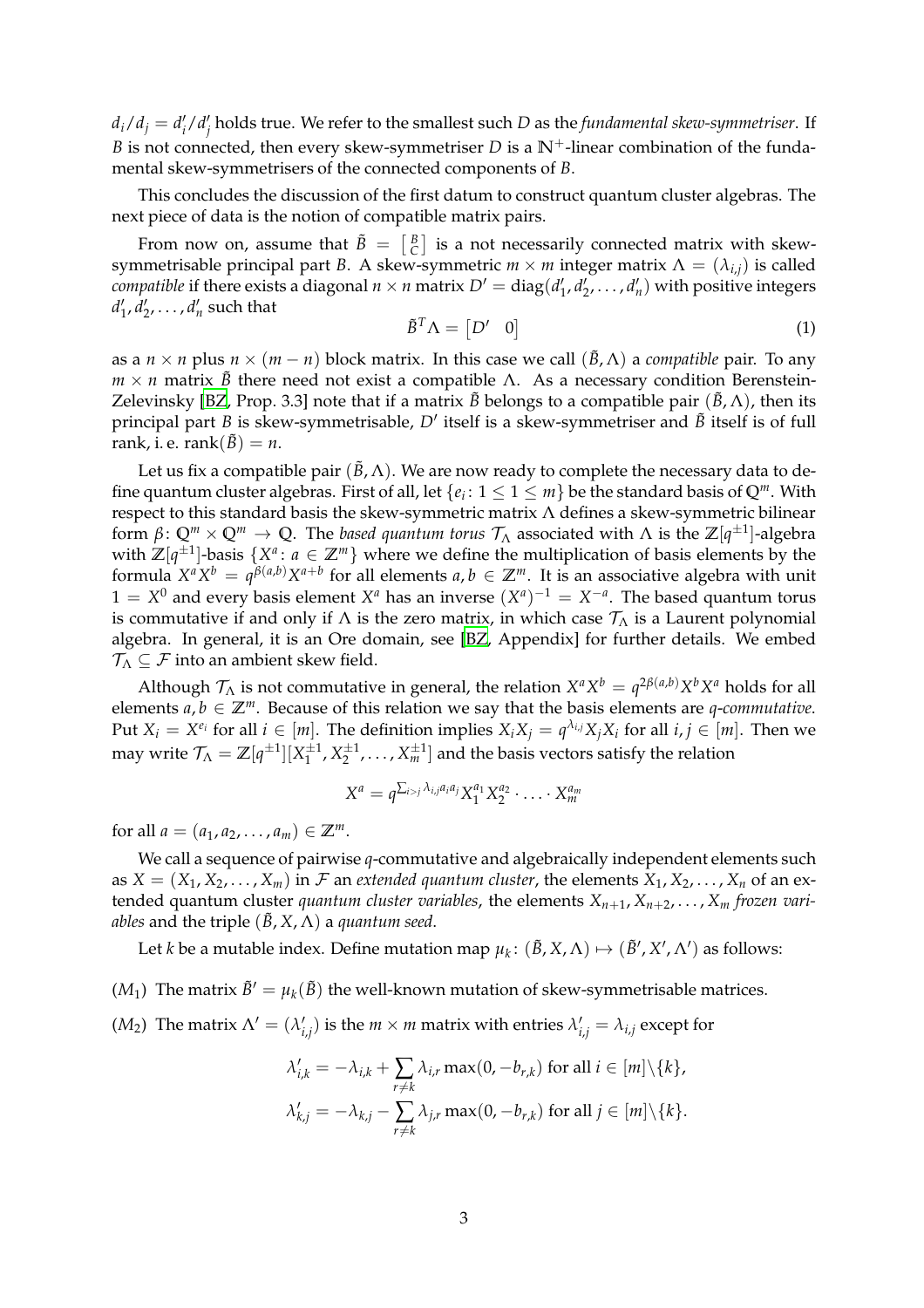$(M_3)$  To obtain the quantum cluster  $X'$  we replace the element  $X_k$  with the element

$$
X'_{k} = X^{-e_{k} + \sum_{i=1}^{m} \max(0,b_{i,k})e_{i}} + X^{-e_{k} + \sum_{i=1}^{m} \max(0,-b_{i,k})e_{i}} \in \mathcal{F}.
$$

The variables  $X' = (X'_1, X'_2, \ldots, X'_m)$  are pairwise *q*-commutative: for all  $j \in [m]$  with  $j \neq k$  the integers

$$
\beta\left(-e_k + \sum_{i=1}^m \max(0, b_{i,k})e_i, e_j\right) = -\lambda_{k,j} + \sum_{i=1}^m \max(0, b_{i,k})\lambda_{i,j}
$$
  

$$
\beta\left(-e_k + \sum_{i=1}^m \max(0, -b_{i,k})e_i, e_j\right) = -\lambda_{k,j} + \sum_{i=1}^m \max(0, -b_{i,k})\lambda_{i,j}
$$

are equal, because their difference is equal to the sum  $\sum_{i=1}^{m} b_{i,k} \lambda_{i,j}$  which is the zero entry indexed by  $(k, j)$  in the matrix  $\tilde{B}^T \Lambda$ . So the variable  $X'_k$  *q*-commutes with all  $X_j$ . Hence the variables  $X' = (X'_1, X'_2, \ldots, X'_m)$  generate again a based quantum torus whose *q*-commutativity relations are given by the skew-symmetric matrix  $\Lambda'$ . Moreover, the pair  $(\tilde B', \Lambda')$  is compatible by [\[BZ,](#page-8-1) Prop. 3.4] so that the matrix  $\tilde{B}'$  has a skew-symmetrisable principle part. We conclude that the mutation  $\mu_k(\tilde{B}', X', \Lambda') = (\tilde{B}', X', \Lambda')$  is again an extended quantum seed. Note that the mutation map is involutive, i. e.  $(\mu_k \circ \mu_k)(\tilde{B}, X, \Lambda) = (\tilde{B}, X, \Lambda)$ .

Here we see the importance of the compatibility condition. A main property of classical cluster algebras are the binomial exchange relations. For the quantised version we require pairwise *q*-commutativity for the quantum cluster variables in a single cluster. This implies that a monomial  $X_1^{a_1}X_2^{a_2}\cdot\ldots\cdot X_m^{a_m}$  with  $a\in\mathbb{Z}^m$  remains (up to a power of *q*) a monomial under reordering the quantum cluster variables.

<span id="page-4-1"></span>We call two quantum seeds  $(\tilde{B}, X, \Lambda)$  and  $(\tilde{B}', X', \Lambda')$  *mutation equivalent* if one can relate them by a sequence of mutations. This defines an equivalence relation on quantum seeds, denoted by  $(\tilde{B}, X, \Lambda) \sim (\tilde{B}', X', \Lambda')$ . The *quantum cluster algebra*  $A_q(\tilde{B}, X, \Lambda)$  associated to a given quantum seed  $(\tilde{B}, X, \Lambda)$  is the  $\mathbb{Z}[q^{\pm 1}]$ -subalgebra of  $\mathcal F$  generated by the set

$$
\chi(\tilde{B}, X, \Lambda) = \left\{ X_i^{\pm 1} \mid i \in [n+1, m] \right\} \cup \bigcup_{(\tilde{B}', X', \Lambda') \sim (\tilde{B}, X, \Lambda)} \left\{ X_i' \mid i \in [n] \right\}.
$$

The specialisation at  $q = 1$  identifies the quantum cluster algebra  $\mathcal{A}_q(\tilde{B}, X, \Lambda)$  with the classical cluster algebra  $A(\tilde{B}, X)$ . Generally, the definitions of classical and quantum cluster algebras admit additional analogies. One such analogy is the quantum Laurent phenomenon, as proven in [\[BZ](#page-8-1), Cor. 5.2]:  $\mathcal{A}_q(\tilde{B}, X, \Lambda) \subseteq \mathcal{T}_\Lambda$ . Remarkably,  $\mathcal{A}_q(\tilde{B}, X, \Lambda)$  and  $\mathcal{A}(\tilde{B}, X)$  also possess the same exchange graph by [\[BZ,](#page-8-1) Thm. 6.1]. In particular, quantum cluster algebras of finite type are also classified by Dynkin diagrams.

#### <span id="page-4-0"></span>**3 The quantisation space**

#### **3.1 Remarks on skew-symmetric matrices of full rank**

How can we decide whether an exchange matrix  $\tilde{B}$  has full rank? Let us consider the case  $n = m$ . Multiplication with a skew-symmetriser *D* does not change the rank, so without loss of generality we may assume that  $\tilde{B} = B$  is skew-symmetric. In this case,  $B = B(Q)$  is the signed adjacency matrix of some quiver *Q* with *n* vertices.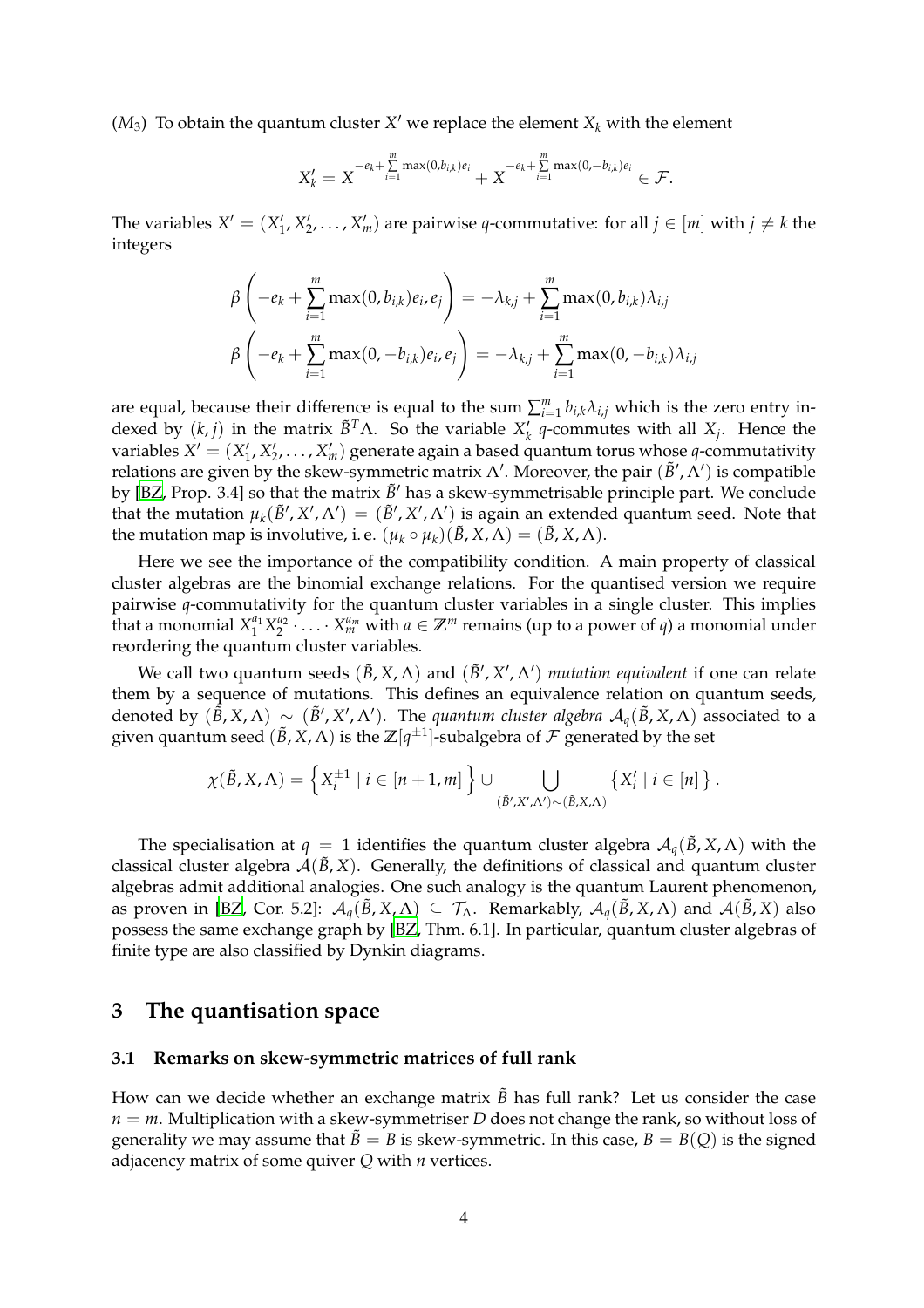First of all, if *n* is odd, then *B* can not be of full rank, because  $\det(B) = (-1)^n \det(B)$  implies det(*B*) = 0. Especially, no (coefficient-free) cluster algebra attached to a quiver *Q* with an odd number of vertices admits a quantisation.

Now suppose that  $n = m$  is even. In this case, a theorem of Cayley [\[C\]](#page-9-12) asserts that there exists a polynomial  $Pf(B)$  in the entries of *B* such that  $det(B) = Pf(B)^2$ . The polynomial is called the *Pfaffian*. For example, if  $n = 4$ , then  $Pf(B) = b_{12}b_{34} - b_{13}b_{24} + b_{14}b_{23}$ . For general *n* we have

$$
Pf(B) = \sum sgn(i_1, \ldots, i_{n/2}, j_1, \ldots, j_{n/2})b_{i_1j_1}b_{i_2j_2}\cdots b_{i_{n/2}j_{n/2}}
$$

where the sum is taken over all  $(n - 1)(n - 3) \cdots 1$  possibilities of writing the set {1, 2, . . . , *n*} as a union {*i*<sub>1</sub>, *j*<sub>2</sub>} ∪ {*i*<sub>2</sub>, *j*<sub>2</sub>} ∪ . . . ∪ {*i*<sub>*n*/2</sub>, *j*<sub>*n*/2</sub>} of  $\frac{n}{2}$  sets of cardinality 2 and sgn( $i_1, \ldots, i_{n/2}, j_1, \ldots, j_{n/2}$ ) ∈ { $\pm 1$ } is the sign of the permutation  $\sigma \in S_n$  with  $\sigma(2k-1) = i_k$ and  $\sigma(2k) = j_k$  for all  $k \in \{1, 2, ..., \frac{n}{2}\}$ , cf. Knuth [\[K](#page-9-13), Equation (0.1)]. It is easy to see that the sum is well-defined.

Note that in the sum above a summand vanishes unless  $\{i_1, i_2\}, \{i_2, i_2\}, \ldots, \{i_{n/2}, i_{n/2}\}$  is a *perfect matching* of the underlying undirected graph of *Q*.

For example, let  $Q = \overrightarrow{A}_n$  be an orientation of a Dynkin diagram of type  $A_n$  with an even number *n*. Then *Q* admits exactly one perfect matching  $\{1, 2\}$ ,  $\{3, 4\}$ , . . . ,  $\{n-1, n\}$ . Hence, det(*B*(*Q*)) = ±1 so that *B*(*Q*) is regular. The same is true for all quivers *Q* of type  $\overrightarrow{E_6}$  or  $\overrightarrow{E_8}$ . On the other hand, there does not exist a perfect matching for a Dynkin diagram of type *Dn*. Hence,  $det(B(Q)) = 0$  for all quivers *Q* of type  $D_n$ .

<span id="page-5-1"></span>To summarize, a (coefficient-free) cluster algebra of finite type has a quantization if and only if it is of Dynkin type  $A_n$  with even *n* or of type  $E_6$  or  $E_8$ . (These are precisely the Dynkin diagrams for which the stable category  $\underline{CM}(R)$  of Cohen-Macaulay modules of the corresonding hypersurface singularity *R* of dimension 1 does not have an indecomposable rigid object, see Burban-Iyama-Keller-Reiten [\[BIKR,](#page-9-14) Theorem 1.3].)

#### **3.2 Existence of quantisation**

Suppose that rank( $\tilde{B}$ ) = *n*. In this subsection we prove that the cluster algebra  $\mathcal{A}(\tilde{\mathbf{x}}, \tilde{B})$  admits a quantisation.

<span id="page-5-0"></span>The *n* column vectors of  $\tilde{B}$  are linearly independent elements in  $\mathbb{Q}^m$ . We extend them to a basis of  $\mathbb{Q}^m$  by adding  $(m - n)$  appropriate column vectors. Hence, there is an invertible  $m \times n$ plus  $(m-n)\times m$  block matrix  $\left[\tilde{B} \quad \tilde{E}\right]\in {\rm GL}_m({\mathbb Q})$  which we denote by  $M.$  We also write  $\tilde{E}$  itself in block form as  $\tilde{E} = \begin{bmatrix} E \\ F \end{bmatrix}$  with an  $n \times (m - n)$  matrix *E* and an  $(m - n) \times (m - n)$  matrix *F*. Of course, the choice for the basis completion is not canonical. In particular, one can choose standard basis vectors for columns of  $\tilde{E}$ , making it sparse. After these preparations we are ready to state the theorem about the existence of a quantization.

**Theorem 3.1.** *Let D be a skew-symmetriser of B. There exists a skew-symmetric m* × *m-matrix* Λ *with integer coefficients and a multiple*  $D' = \lambda D$  *with*  $\lambda \in \mathbb{Q}^+$  *such that*  $\tilde{B}^T\Lambda = \begin{bmatrix} D' & 0 \end{bmatrix}$ *.* 

*Proof.* Put

$$
\Lambda_0 = M^{-T} \begin{bmatrix} DB & DE \\ -E^T D & 0 \end{bmatrix} M^{-1} \in \text{Mat}_{m \times m}(\mathbb{Q})
$$

<span id="page-5-2"></span>and let  $\Lambda$  be the smallest multiple of  $\Lambda_0$  which lies in Mat<sub> $m \times m(\mathbb{Z})$ . The matrix  $\Lambda$  is skew-</sub> symmetric by construction and the relation  $M^TM^{-T} = I_{m,m}$  implies  $\tilde{B}^TM^{-T} = \begin{bmatrix} I_{n,n} & 0_{n,m-n} \end{bmatrix}$ . Thus,

$$
\tilde{B}^T \Lambda_0 = \begin{bmatrix} DB & DE \end{bmatrix} M^{-1} = D \begin{bmatrix} B & E \end{bmatrix} M^{-1} = D \begin{bmatrix} I_{n,n} & 0_{n,m-n} \end{bmatrix} = \begin{bmatrix} D & 0 \end{bmatrix}
$$

.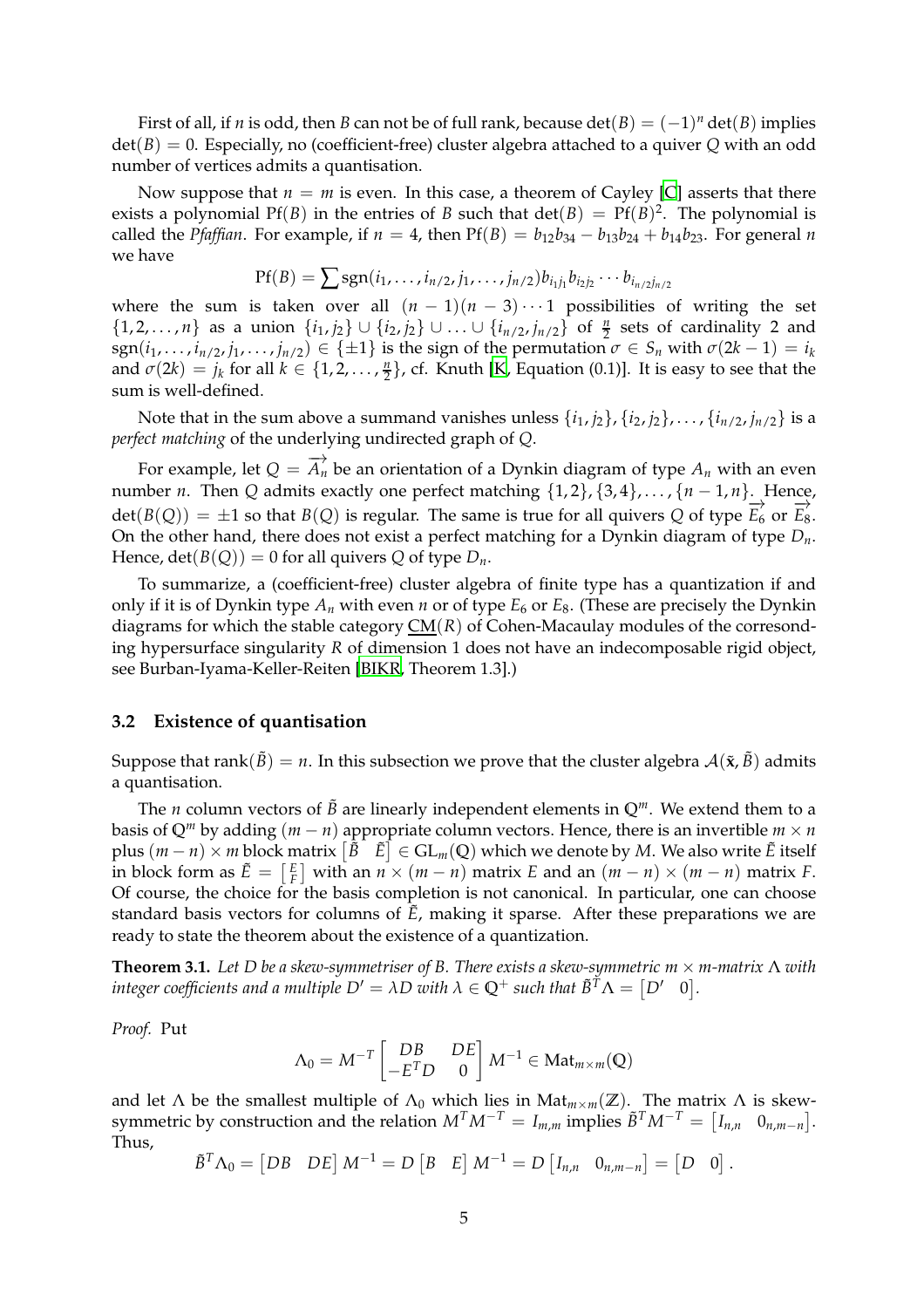Scaling the equation yields  $\tilde{B}^T \Lambda = \begin{bmatrix} D' & 0 \end{bmatrix}$  for some multiple  $D'$  of  $D$ .

Together with Berenstein-Zelevinsky's initial result this means that a cluster algebra  $\mathcal{A}(\tilde{B})$ admits a quantisation if and only if  $\tilde{B}$  has full rank. Since the rank of the exchange matrix is mutation invariant, one can use any seed to check whether a cluster algebra admits a quantisation.

Zelevinsky [\[Z\]](#page-10-2) suggests to reformulate the statement in terms of bilinear forms. With respect to the standard basis, the matrix Λ defines a skew-symmetric bilinear form. Let us change the basis. The column vectors  $b_1, b_2, \ldots, b_n$  of  $\tilde{B}$  are linearly independent over Q. Let  $V' = \text{span}_{\mathbb{Q}}(b_1, b_2, \dots, b_n)$  be the column space of  $\tilde{B}$ . The column vectors  $\tilde{e}_{n+1}, \tilde{e}_{n+2}, \dots, \tilde{e}_m$  of  $\tilde{E}$ extend to a basis of  $V = \mathbb{Q}^m$ . Let  $V'' = \text{span}_{\mathbb{Q}}(\tilde{e}_{n+1}, \tilde{e}_{n+2}, \ldots, \tilde{e}_m)$ . The compatibility condition  $\tilde{B}^T \Lambda = [D' \quad 0]$  says that for any given  $D'$ , the skew-symmetric bilinear form  $V \times V \to \mathbb{Q}$  is completely determined on  $V' \times V$ , hence also on  $V \times V'$ . Such a bilinear form can be chosen freely on  $V'' \times V''$  giving a  $\frac{1}{2}(m-n-1)(m-n-2)$ -dimensional solution space. In particular, the quantisation is essentially unique (i. e. unique up to a scalar) when there are only 0 or 1 frozen vertices.

#### **4 A minor generating set**

In the previous section we observed that any full-rank skew-symmetrisable matrix  $\tilde{B}$  admits a quantisation. In the construction yielding Theorem [3.1,](#page-4-0) we chose some  $m \times (m - n)$  integer matrix *E*˜ which completed a basis for **Q***m*. This choice we now reformulate by giving a generating set of integer matrices for the equation

$$
\tilde{B}^T \Lambda = \begin{bmatrix} 0 & 0 \end{bmatrix} . \tag{2}
$$

 $\Box$ 

As previously remarked, this ambiguity does not occur for 0 or 1 frozen vertices, hence we may start with the case  $m = n + 2$  in Section [4.1.](#page-5-0) From this result we construct such a generating set for arbitrary *m* with  $|m - n| > 2$  in the subsequent section. The construction below holds in more generality than what is naturally required in our setting. Thus we now consider an arbitrary integer matrix *A* of dimension  $m \times n$  instead of  $\tilde{B}$  and obtain the generating set for equation [\(2\)](#page-5-1) as a consequence.

#### **4.1 Minor blocks**

In this subsection we assume  $m = n + 2$ .

For distinct  $i, j \in [m]$  define a reduced indexing set  $R(i, j)$  as the *n*-element subset of  $[m]$  in which *i* and *j* do not occur. To an arbitrary  $m \times n$  integer matrix  $A = (a_{i,j})$  we associate the  $\mathbf{skew}\text{-symmetric } m \times m\text{-integer matrix } M = M(A) = \left( m_{i,j} \right) \text{ with entries }$ 

$$
m_{i,j} = \begin{cases} (-1)^{i+j} \cdot \det(A_{R(i,j)}), & i < j, \\ 0, & i = j, \\ (-1)^{i+j+1} \cdot \det(A_{R(i,j)}), & j < i. \end{cases} \tag{3}
$$

Then we first observe the following property of *M*, which carries some similarity to the well-known Plücker relations.

**Lemma 4.1.** *For A an*  $m \times n$  *integer matrix, we obtain* 

$$
A^T \cdot M = [0 0].
$$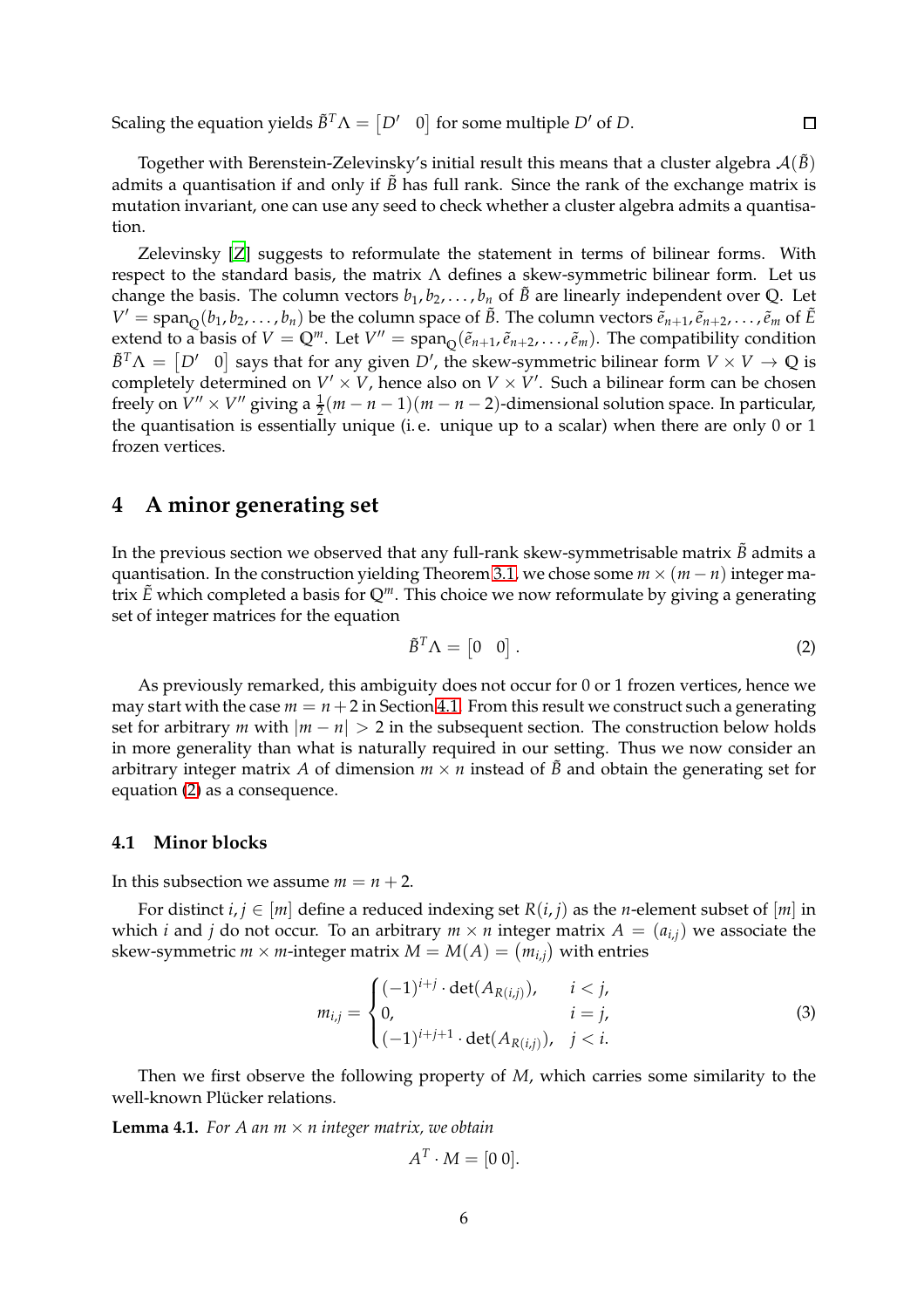*Proof.* By definition, we have

$$
\left[A^T \cdot M\right]_{i,j} = \sum_{k=1}^m a_{k,i} m_{k,j} = \sum_{k \in [m] \setminus \{j\}} a_{k,i} m_{k,j}.
$$

Now let  $A_j$  be the matrix we obtain from  $A$  by removing the *j*-th row and  $A_j^i$  the matrix that results from attaching the *i*-th column of  $A_j$  to itself on the right. Then  $\det(A_j^i) = 0$  and we observe that using the Laplace expansion along the last column, we obtain the right-hand side of the above equation up to sign change. The claim follows.  $\Box$ 

*Example* 4.2*.* Let *α*, *a*, *b*, *c* and *d* be positive integers. Then consider the quiver *Q* given by:



<span id="page-7-1"></span>Thus the matrices  $\tilde{B}$  and *M* are

$$
\tilde{B} = \begin{bmatrix} 0 & \alpha \\ -\alpha & 0 \\ a & b \\ c & d \end{bmatrix}, \qquad M = \begin{bmatrix} 0 & -ad + bc & -\alpha d & \alpha b \\ ad - bc & 0 & \alpha c & -\alpha a \\ \alpha d & -\alpha c & 0 & -\alpha^2 \\ -\alpha b & \alpha a & \alpha^2 & 0 \end{bmatrix},
$$

and we immediately see the result of the previous lemma, namely  $\tilde{B}^T \cdot M = [0\ 0].$ 

#### **4.2 Composition of minor blocks**

In this section let  $n + 2 < m$  and as before, let  $A \in Mat_{m \times n}(\mathbb{Z})$  be some rectangular integer matrix. Choose a subset  $F \subset [m]$  of cardinality *n* and obtain a partition of the indexing set [*m*] of the rows of *A* as  $[m] = F \sqcup R$ . Note that  $|R| = m - n$ . For distinct *i*, *j*  $\in R$  set the *extended indexing set associated to i*, *j* to be

<span id="page-7-0"></span>
$$
E(i,j) := F \cup \{i,j\}.
$$

By Lemma [4.1](#page-5-2) (after a reordering of rows) and slightly abusing the notation, there exists an  $(n+2) \times (n+2)$  matrix  $M_{E(i,j)} = (m_{r,s})$  such that

$$
A_{E(i,j)}^T \cdot M_{E(i,j)} = [0 \ 0]. \tag{4}
$$

Now let  $\mathfrak{M}_{E(i,j)} = \mathfrak{M}_{E(i,j)}(A) = (\mathfrak{m}_{r,s})$  be the *enhanced solution matrix associated to i*, *j*, the  $m \times m$ integer matrix we obtain from  $M_{E(i,j)}$  by filling the entries labeled by  $E(i,j) \times E(i,j)$  with  $M_{E(i,j)}$ consecutively and setting all other entries to zero.

*Example* 4.3. Consider the quiver *Q* with associated exchange matrix  $\tilde{B}$  as below:

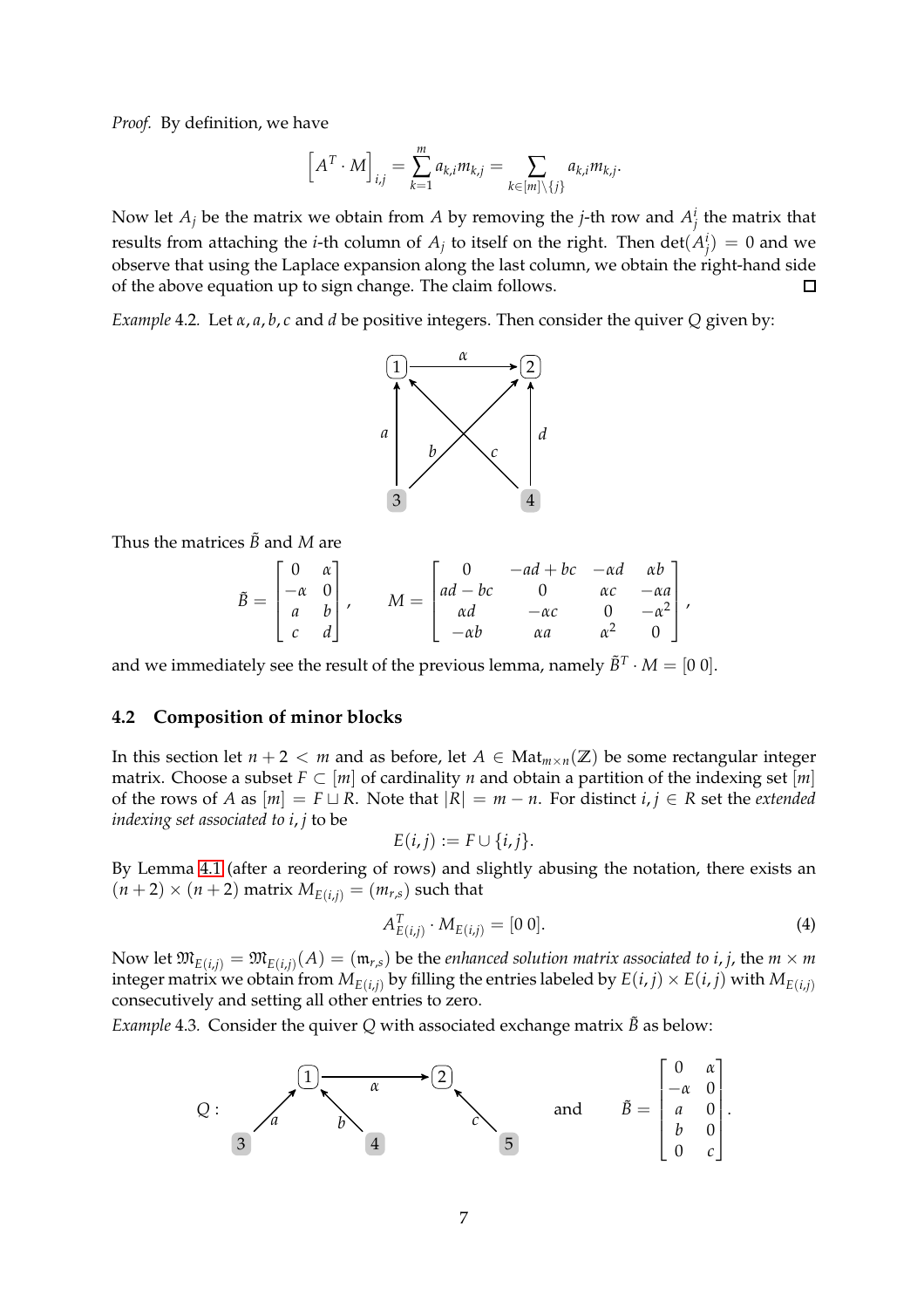We choose  $F = \{1, 2\}$ , assuming  $\alpha \neq 0$  and get the following matrices  $M_{E(i,j)}$  and their enhanced solution matrices for distinct  $i, j \in \{3, 4, 5\}$ :

| $\begin{bmatrix} 0 & 0 & 0 & 0 \\ 0 & 0 & \alpha b & -\alpha a \\ 0 & -\alpha b & 0 & -\alpha^2 \\ 0 & \alpha a & \alpha^2 & 0 \end{bmatrix}$ ,<br>$M_{E(3,4)}$ | $\mathfrak{M}_{E(3,4)} =$                                                                                                                                                                                       |                | $\boldsymbol{0}$<br>$\begin{vmatrix} 0 & 0 \\ 0 & -\alpha b \\ 0 & \alpha a \end{vmatrix}$<br>$\overline{0}$ | $\boldsymbol{0}$<br>$\alpha b$<br>$\frac{0}{\alpha^2}$<br>$\theta$                        | $\boldsymbol{0}$<br>$-\alpha a$<br>$-\alpha^2$   0<br>$\overline{0}$  | $\begin{array}{c} 0 \\ 0 \end{array}$<br>$\begin{matrix} 0 \\ 0 \\ 0 \end{matrix}$                                                                                                                 |
|-----------------------------------------------------------------------------------------------------------------------------------------------------------------|-----------------------------------------------------------------------------------------------------------------------------------------------------------------------------------------------------------------|----------------|--------------------------------------------------------------------------------------------------------------|-------------------------------------------------------------------------------------------|-----------------------------------------------------------------------|----------------------------------------------------------------------------------------------------------------------------------------------------------------------------------------------------|
| $M_{E(3,5)} = \begin{bmatrix} 0 & -ac & -\alpha c & 0 \\ ac & 0 & 0 & -\alpha a \\ \alpha c & 0 & 0 & -\alpha^2 \\ 0 & \alpha a & \alpha^2 & 0 \end{bmatrix},$  | $\mathfrak{M}_{E(3,5)}=% \begin{bmatrix} \omega_{0}-i\frac{\gamma_{\rm{QE}}}{2} & 0\\ 0 & \omega_{\rm{p}}-i\frac{\gamma_{\rm{p}}}{2} & 0\\ 0 & 0 & \omega_{\rm{p}}-i\frac{\gamma_{\rm{p}}}{2} \end{bmatrix}% ,$ | $\overline{0}$ | $\alpha$ a                                                                                                   | $\alpha^2$                                                                                | $\overline{0}$                                                        | $\left[\begin{array}{cccc} 0 & -ac & -\alpha c & 0 & 0 \\ ac & 0 & 0 & 0 & -\alpha a \\ \alpha c & 0 & 0 & 0 & -\alpha^2 \\ 0 & 0 & 0 & 0 & 0 \\ 0 & \alpha c & 0 & 0 & 0 \end{array}\right]$<br>0 |
| $M_{E(4,5)} = \begin{bmatrix} 0 & -bc & -\alpha c & 0 \\ bc & 0 & 0 & -\alpha b \\ \alpha c & 0 & 0 & -\alpha^2 \\ 0 & \alpha b & \alpha^2 & 0 \end{bmatrix},$  | $\mathfrak{M}_{E(4,5)}$                                                                                                                                                                                         | $\overline{0}$ | $-bc$<br>$bc$ 0<br>0 0<br>$\alpha c$ 0<br>$\alpha b$                                                         | $\theta$<br>$\begin{matrix} 0 \\ 0 \end{matrix}$<br>$\begin{array}{c} 0 \\ 0 \end{array}$ | $-\alpha c$<br>$\boldsymbol{0}$<br>$\boldsymbol{0}$<br>$0$ $\alpha^2$ | $-\alpha b$<br>$\boldsymbol{0}$<br>$\begin{bmatrix} -\alpha^2 \\ 0 \end{bmatrix}$                                                                                                                  |

Here we highlighted the added 0-rows/columns in gray. We observe by considering the lower  $\min$   $3\times 3$  matrices of  $\mathfrak{M}_{E(3,4)}$ ,  $\mathfrak{M}_{E(3,5)}$ ,  $\mathfrak{M}_{E(4,5)}$  that these matrices are linearly independent. This we generalise in the theorem below.

**Theorem 4.4.** Let  $A \in \mathbb{Z}^{m \times n}$  as above. Then for distinct  $i, j \in R$  we have

$$
A^T\cdot \mathfrak{M}_{E(i,j)}=0.
$$

*Furthermore, if A is of full rank and F is chosen such that the submatrix A<sup>F</sup> yields the rank, then the matrices*  $\mathfrak{M}_{E(i,j)}$  *are linearly independent.* 

*Proof.* By construction, for  $s \in R \setminus \{i, j\}$  the *s*-th column of  $\mathfrak{M}_{E(i,i)}$  contains nothing but zeros. Hence for arbitrary  $r \in [m]$ , we have

$$
\left[A^T \cdot \mathfrak{M}_{E(i,j)}\right]_{r,s} = 0. \tag{5}
$$

Now let  $s \in E(i, j)$ . Then

$$
\sum_{k=1}^{m} a_{k,r} \mathfrak{m}_{k,s} = \sum_{k \in E(i,j)} a_{k,r} m_{k,s} = 0,
$$

by Lemma [4.1.](#page-5-2) Without loss of generality, assume  $i < j$  and  $F = [n]$ . Then by assumption on the rank,  $\beta\ :=\ (-1)^{i+j}\det\left(A_{[n]}\right)\ \neq\ 0$  and by construction,  $\mathfrak{M}_{E(i,j)}$  is of the form as in Figure [4.2.](#page-7-0) Then  $\pm \beta$  is the only entry of the submatrix of *A* indexed by  $[n + 1, m] \times [n + 1, m]$ .  $\Box$ This immediately provides the linear independence.

<span id="page-8-0"></span>As an immediate consequence we obtain that there are at least  $\binom{m-n}{2}$  $\binom{-n}{2}$  many  $m \times m$  integer matrices *M* satisfying

$$
A^T \cdot M = [0 0].
$$

<span id="page-8-1"></span>Together with the final remark from Subsection [3.2,](#page-4-1) we can thus conclude that the above constructed matrices form a basis of the homogeneous equation [\(2\)](#page-5-1).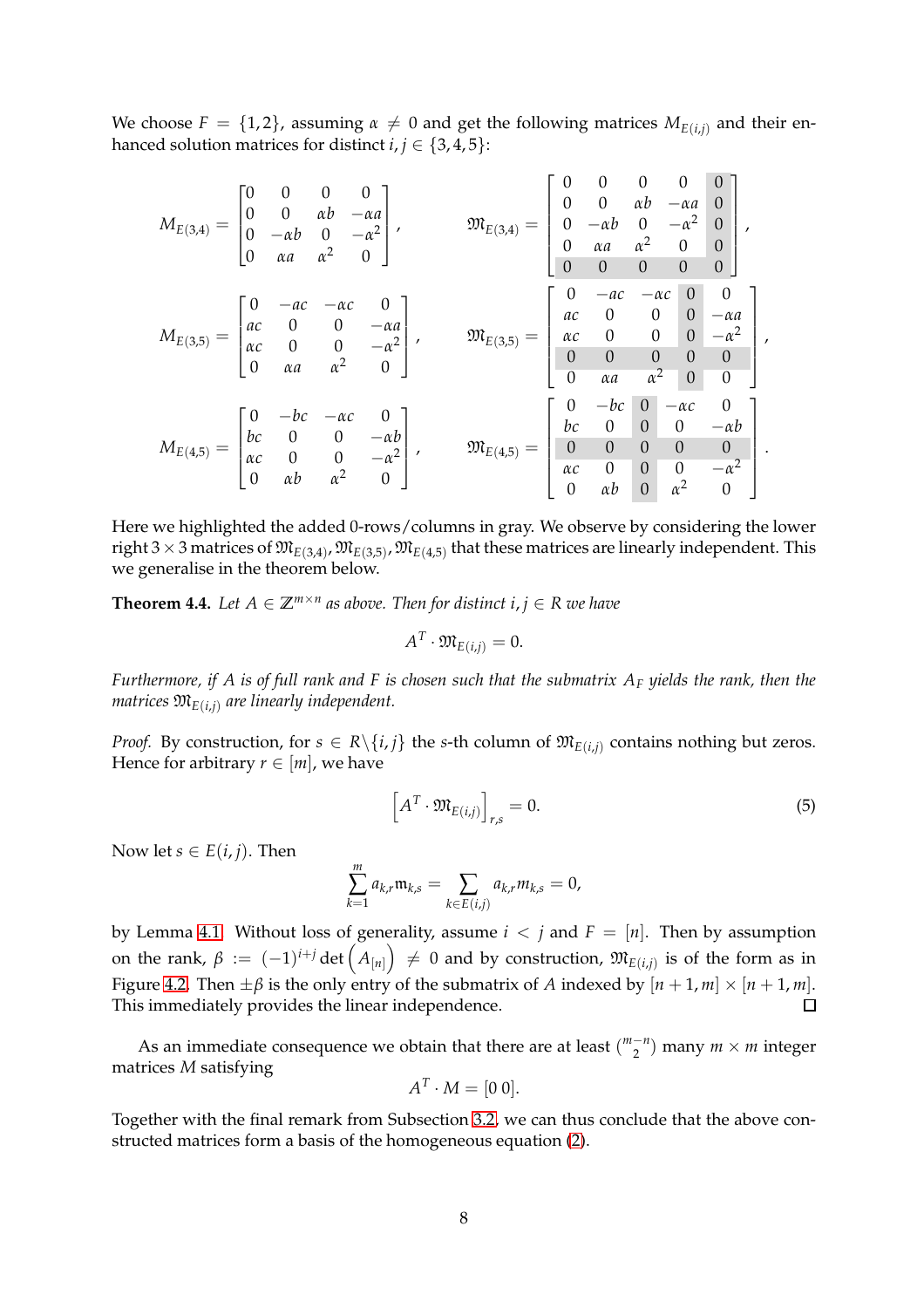<span id="page-9-14"></span><span id="page-9-3"></span>

<span id="page-9-12"></span><span id="page-9-4"></span>Figure 1: An example of the form of enhanced solution matrices

#### <span id="page-9-5"></span><span id="page-9-0"></span>**5 Conclusion**

<span id="page-9-1"></span>When does a quantisation for a given cluster algebra  $A(\tilde{B})$  exist and how unique is it?

<span id="page-9-8"></span><span id="page-9-2"></span>The answer we have seen above: it depends on the rank of *B* and the number of frozen indices. If the rank of  $\tilde{B}$  is small then no quantisation exists. On the other hand, if  $\tilde{B}$  is of full rank, we distinguish two cases. If there is no or only one frozen index, the quantisation is essentially unique. Otherwise, we remarked at the end of Section [3.2](#page-4-1) that the solution space of matrices satisfying the compatibility equation [\(1\)](#page-2-0) to a fixed skew-symmetriser is a vector space over the rational numbers of dimension ( $\binom{m-n}{2}$ ). In particular, this space is not empty and it contains at least one solution  $\Lambda_0$ . Since Theorem [4.4](#page-7-1) with  $A = \tilde{B}$  together with an appropriate indexing set *F* yields a linearly independent set of  $\binom{m-n}{2}$  solutions to the homogeneous compatibility equation, all other solutions  $\Lambda$  can be constructed as the sum of  $\Lambda_0$  and a linear combination of all  $\mathfrak{M}_{E(i,j)}$  for  $i, j \in [m]$ . In the special case where the principal part of  $\tilde{B}$  is already invertible, quantisations of full subquivers with all mutable and two frozen vertices yield a basis of the homogeneous solution space.

<span id="page-9-15"></span><span id="page-9-11"></span><span id="page-9-10"></span>To construct quantum seeds, it is necessary to have integer solutions  $\Lambda$  for the compatibility equation. Both Λ from Theorem [3.1](#page-4-0) and the enhanced solution matrices  $\mathfrak{M}_{E(i,j)}$  have integer entries. However, they do not generate the semigroup of all integer quantisations in general.

<span id="page-9-9"></span>What came as a surprise to us is the simple structure of the matrices  $\mathfrak{M}_{E(i,j)}$ . Their computation only depends on  $(n+2) \times (n+2)$  minors of  $\tilde{B}$ , which can be realised with little effort. The authors used SAGE in their investigations of the problem and the first author makes a complementary website available at [\[G](#page-9-15)]. There, one can follow the construction of the matrices above in detail, compute a general solution to [\(1\)](#page-2-0) and a generating set of matrices to [\(2\)](#page-5-1).

#### <span id="page-9-13"></span><span id="page-9-6"></span>**References**

- <span id="page-9-7"></span>[BFZ3] A. Berenstein, S. Fomin, A. Zelevinsky. *Cluster algebras. III. Upper bounds and double Bruhat cells*. Duke Math. J., **126** (2005) (1), 1–52. URL <http://dx.doi.org/10.1215/S0012-7094-04-12611-9>.
	- [BZ] A. Berenstein, A. Zelevinsky. *Quantum cluster algebras*. Adv. Math., **195** (2005) (2), 405–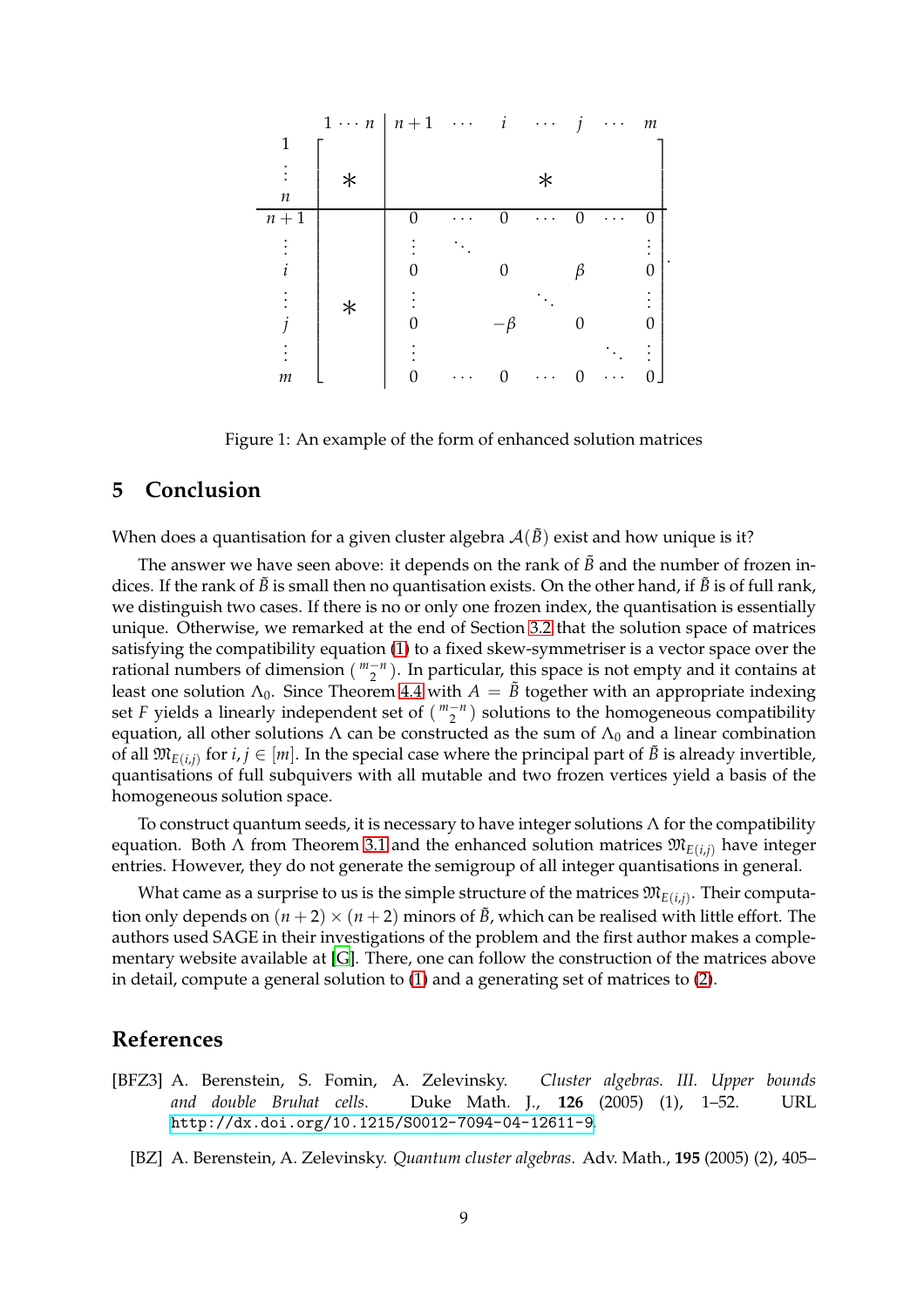<span id="page-10-1"></span>455. URL <http://dx.doi.org/10.1016/j.aim.2004.08.003>.

- <span id="page-10-2"></span><span id="page-10-0"></span>[BIKR] I. Burban, O. Iyama, B. Keller, I. Reiten. *Cluster tilting for one-dimensional hypersurface singularities*. Adv. Math., **217** (2008) (6), 2443–2484. URL <http://dx.doi.org/10.1016/j.aim.2007.10.007>.
	- [CC] P. Caldero, F. Chapoton. *Cluster algebras as Hall algebras of quiver representations*. Comment. Math. Helv., **81** (2006) (3), 595–616. URL <http://dx.doi.org/10.4171/CMH/65>.
		- [C] A. Cayley. *Sur les d´eterminants gauches*. **38** (1849), 93–96.
- [FST1] S. Fomin, M. Shapiro, D. Thurston. *Cluster algebras and triangulated surfaces. I. Cluster complexes*. Acta Math., **201** (2008) (1), 83–146. URL <http://dx.doi.org/10.1007/s11511-008-0030-7>.
- [FT2] S. Fomin, D. Thurston. *Cluster algebras and triangulated surfaces. Part II: Lambda lengths*. (2012), 76. <1210.5569>, URL <http://arxiv.org/abs/1210.5569>.
- [FZ1] S. Fomin, A. Zelevinsky. *Cluster algebras. I. Foundations*. J. Amer. Math. Soc., **15** (2002) (2), 497–529 (electronic). URL <http://dx.doi.org/10.1090/S0894-0347-01-00385-X>.
- [FZ2] S. Fomin, A. Zelevinsky. *Cluster algebras. II. Finite type classification*. Invent. Math., **154** (2003) (1), 63–121. URL <http://dx.doi.org/10.1007/s00222-003-0302-y>.
- [FZ4] S. Fomin, A. Zelevinsky. *Cluster algebras. IV. Coefficients*. Compos. Math., **143** (2007) (1), 112–164. URL <http://dx.doi.org/10.1112/S0010437X06002521>.
- [GLS] C. Geiß, B. Leclerc, J. Schröer. *Cluster structures on quantum coordinate rings*. Selecta Math. (N.S.), **19** (2013) (2), 337–397. URL <http://dx.doi.org/10.1007/s00029-012-0099-x>.
- [GSV] M. Gekhtman, M. Shapiro, A. Vainshtein. *Cluster algebras and Poisson geometry*, *Mathematical Surveys and Monographs*, volume 167. American Mathematical Society, Providence, RI, 2010.
	- [G] F. Gellert. *Sage functions for the quantisation of cluster algebras*. URL <http://math.uni-bielefeld.de/~fgellert/quantisation.php>.
- [GY] K. R. Goodearl, M. T. Yakimov. *Quantum cluster algebra structures on quantum nilpotent algebras*. (2013), 94. <1309.7869>, URL <http://arxiv.org/abs/1309.7869>.
- [HL] D. Hernandez, B. Leclerc. *Cluster algebras and quantum affine algebras*. Duke Math. J., **154** (2010) (2), 265–341. URL <http://dx.doi.org/10.1215/00127094-2010-040>.
	- [K] D. E. Knuth. *Overlapping Pfaffians*. Electron. J. Combin., **3** (1996) (2), Research Paper 5, approx. 13 pp. (electronic). The Foata Festschrift, URL [http://www.combinatorics.org/Volume\\_3/Abstracts/v3i2r5.html](http://www.combinatorics.org/Volume_3/Abstracts/v3i2r5.html).
- [La1] P. Lampe. *A quantum cluster algebra of Kronecker type and the dual canonical basis*. Int. Math. Res. Not. IMRN, (2011) (13), 2970–3005. URL <http://dx.doi.org/10.1093/imrn/rnq162>.
- [La2] P. Lampe. *Quantum cluster algebras of type A and the dual canonical basis*. Proc. London Math. Soc., (2014) (108), 1–43. URL <http://arxiv.org/abs/1101.0580>.